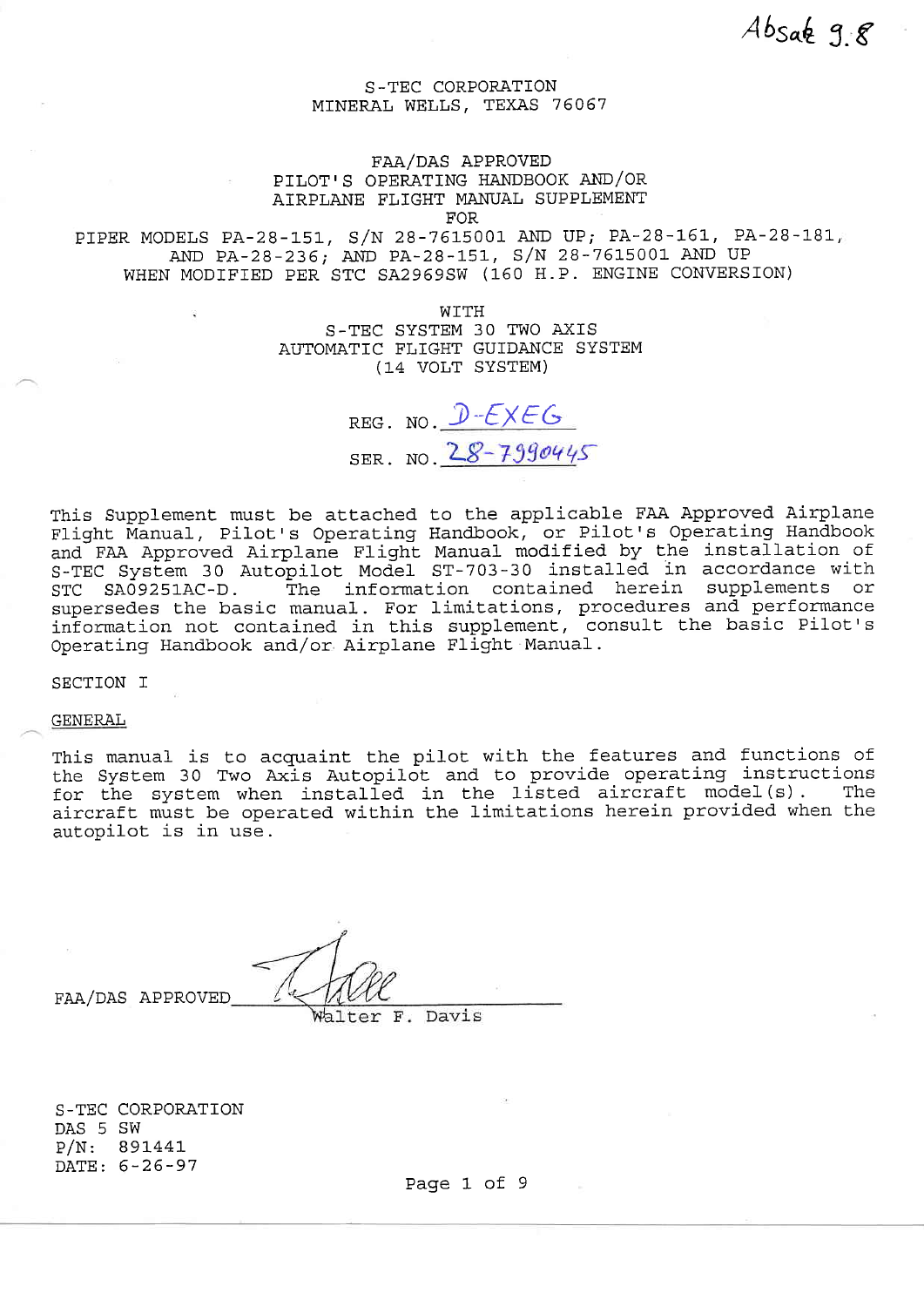SECTION V. APPENDTX

 $\alpha = \alpha - \alpha$  .

 $\mathcal{O}(\epsilon)$ 

sT- 703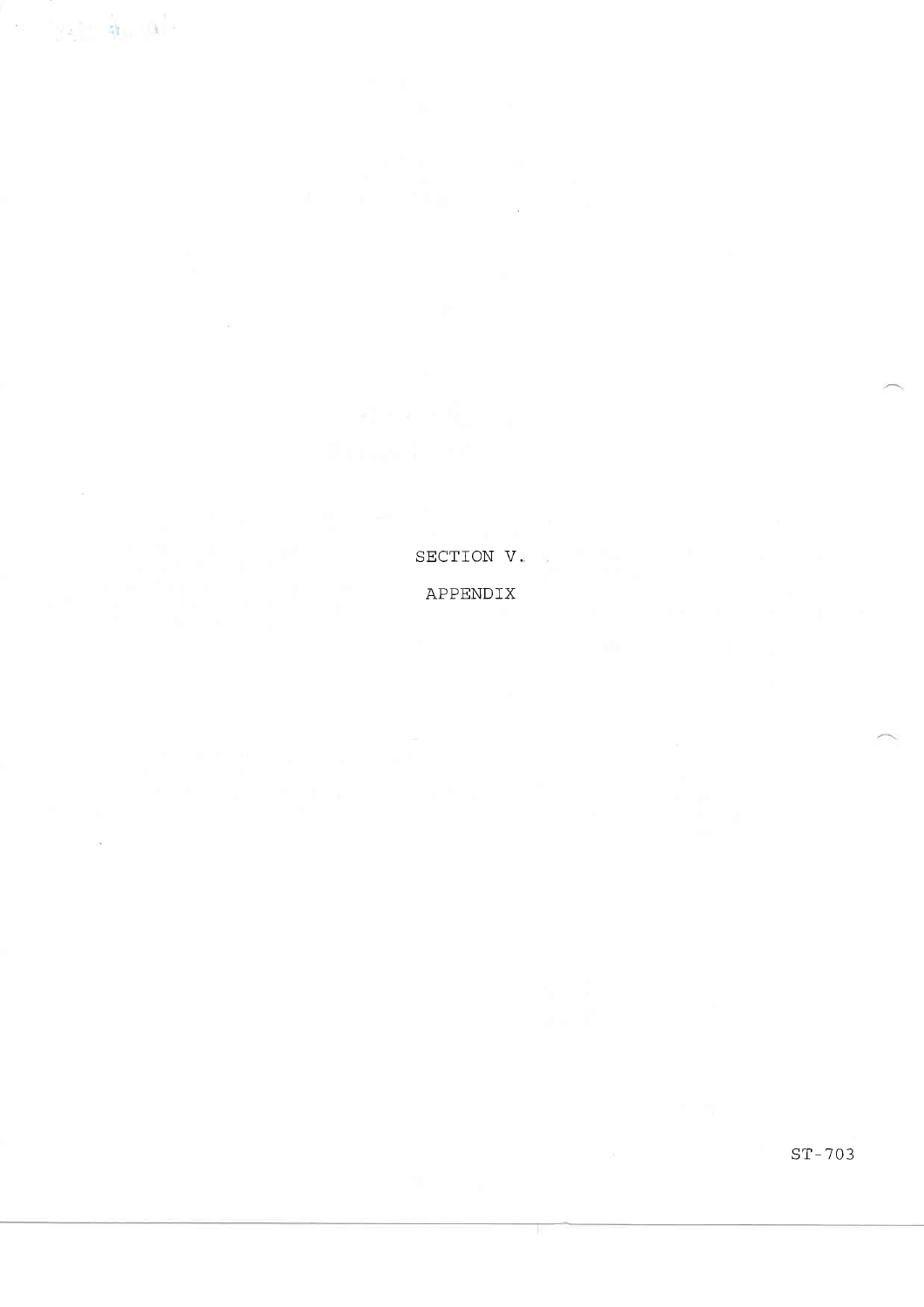# FAA/DAS APPROVED PILOT'S OPERATING HANDBOOK AND/OR AIRPLANE FLIGHT MANUAL SUPPLEMEMI FOR

 $\mathcal{L}$ 

PIPER MODELS PA-28-151, S/N 28-7615001 AND UP; PA-28-161, PA-28-181, AND PA-28-236; AND PA-28-151, S/N 28-7615001 AND UP WHEN MODIFIED PER STC SA2969SW (160 H.P. ENGINE CONVERSION)

| REV.<br>NO. | PAGES<br>AFFECTED | DESCRIPTION | APPROVED | <b>DATE</b> |
|-------------|-------------------|-------------|----------|-------------|
|             |                   |             |          |             |
|             |                   |             |          |             |
|             |                   |             |          |             |
|             |                   |             |          |             |
|             |                   |             |          |             |
|             |                   |             |          |             |
|             |                   |             |          |             |

FAA/DAS APPROVED P/N: DATE:

Page 2 of 9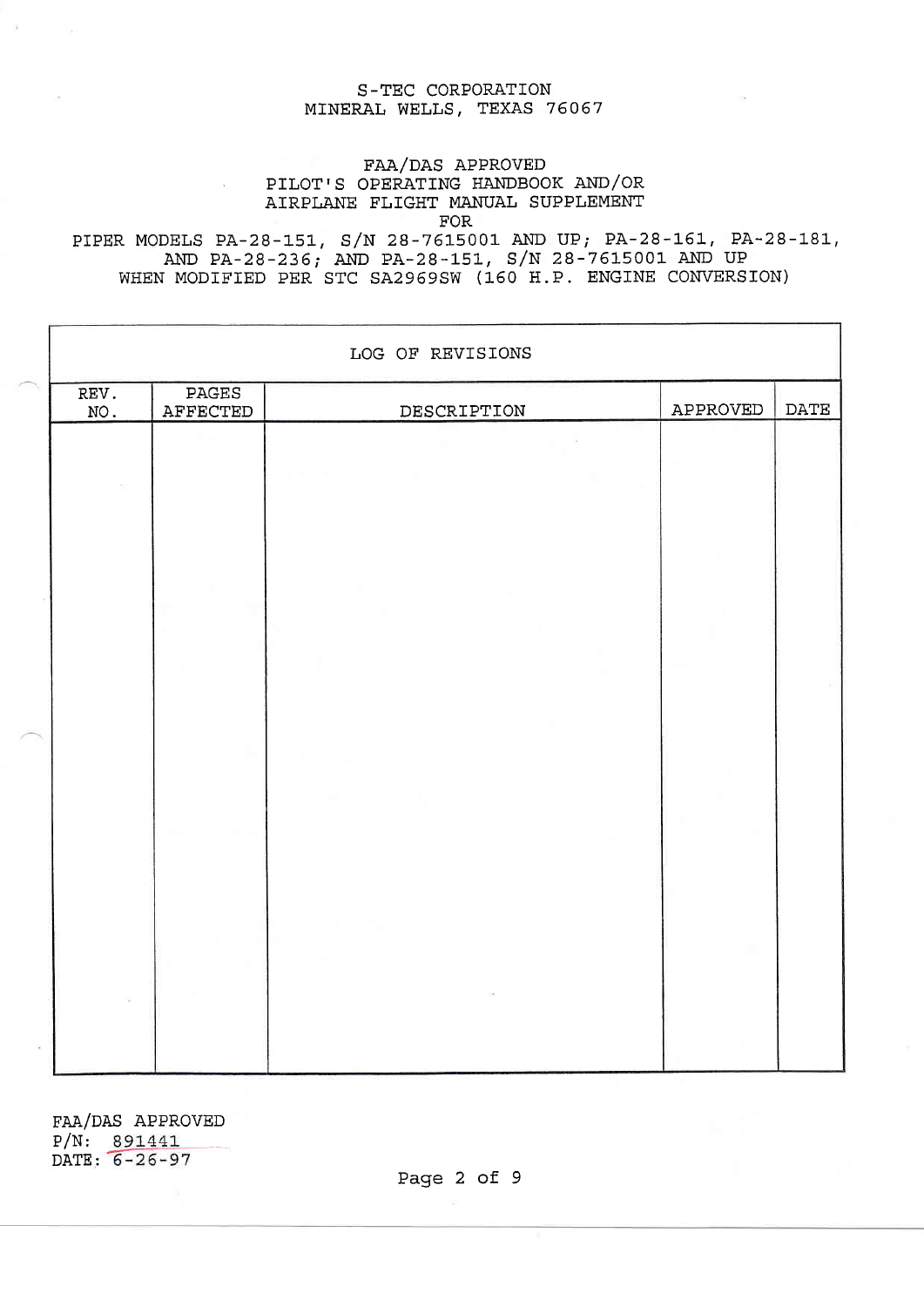## FAA/DAS APPROVED PILOT'S OPERATING HANDBOOK AND/OR AIRPLANE FLIGHT MANUAL SUPPLEMENT FOR

PIPER MODELS PA-28-151, S/N 28-7615001 AND UP; PA-28-161, PA-28-181, AND PA-28-236; AND PA-28-151, S/N 28-7615001 AND UP WHEN MODIFIED PER STC SA2969SW (160 H.P. ENGINE CONVERSION)

SECTION II

## OPERATING LIMITATIONS

- 1. Autopilot operation prohibited above the following airspeeds:<br>(a) For Models PA-28-151, PA-28-161, PA-28-181, 140 KIAS.<br>(b) For Model PA-28-236, 160 KIAS.
	- For Model PA-28-236, 160 KIAS.
- 2. Autopilot operation prohibited with flap extensions greater than (1) notch (10°) while operating in altitude hold mode.
- 3. Autopilot must be off during take off and landing.

SECTION III

# EMERGENCY OPERATING PROCEDURES

In the event of an autopilot malfunction, or any time the autopilot is not performing as expected or commanded, do not attempt to identify the<br>system problem. Immediately regain control of the aircraft by Immediately regain control of the aircraft overpowering the autopilot as necessary and then disconnect the overpowering the aaropiror as hecessary and rhen disconnect one<br>autopilot. Do not reengage the autopilot until the problem has been identified and corrected.

- 1. Autopilot may be disconnected by:
	- a. Depressing the "AP Disconnect" Switch on the left horn of the pilot's control wheel (if installed).<br>b. Press and hold the mode selector knob for approximately 2
	- Press and hold the mode selector knob for approximately 2 seconds.
	- c. Moving the autopilot master switch to "OFF" position.<br>d. Pulling the autopilot circuit breaker.
	- Pulling the autopilot circuit breaker.
- 2. Altitude loss during a malfunction and recovery.

|                  | а.         | The following altitude losses and bank angles were recorded |  |  |                          |  |  |  |  |
|------------------|------------|-------------------------------------------------------------|--|--|--------------------------|--|--|--|--|
|                  | $\sim$ $-$ | after a malfunction with a 3 second recovery delay:         |  |  |                          |  |  |  |  |
|                  |            | Configuration                                               |  |  | Bank Angle/Altitude Loss |  |  |  |  |
|                  |            | Climb                                                       |  |  | $50°/-20'$               |  |  |  |  |
|                  |            | Cruise                                                      |  |  | $55^{\circ}/-160'$       |  |  |  |  |
|                  |            | Descent                                                     |  |  | $55°/-320'$              |  |  |  |  |
|                  | b.         | The following altitude losses and bank angles were recorded |  |  |                          |  |  |  |  |
|                  |            | after a malfunction with a 1 second recovery delay:         |  |  |                          |  |  |  |  |
|                  |            | Configuration                                               |  |  | Bank Angle/Altitude Loss |  |  |  |  |
|                  |            | Maneuvering                                                 |  |  | $18°/-60'$               |  |  |  |  |
|                  |            | Approach (coupled or uncoupled)                             |  |  | $20°/-20'$               |  |  |  |  |
| FAA/DAS APPROVED |            |                                                             |  |  |                          |  |  |  |  |
| P/N: 891441      |            |                                                             |  |  |                          |  |  |  |  |
| DATE: 6-26-97    |            |                                                             |  |  |                          |  |  |  |  |
| $D = -2$         |            |                                                             |  |  |                          |  |  |  |  |

Page 3 of 9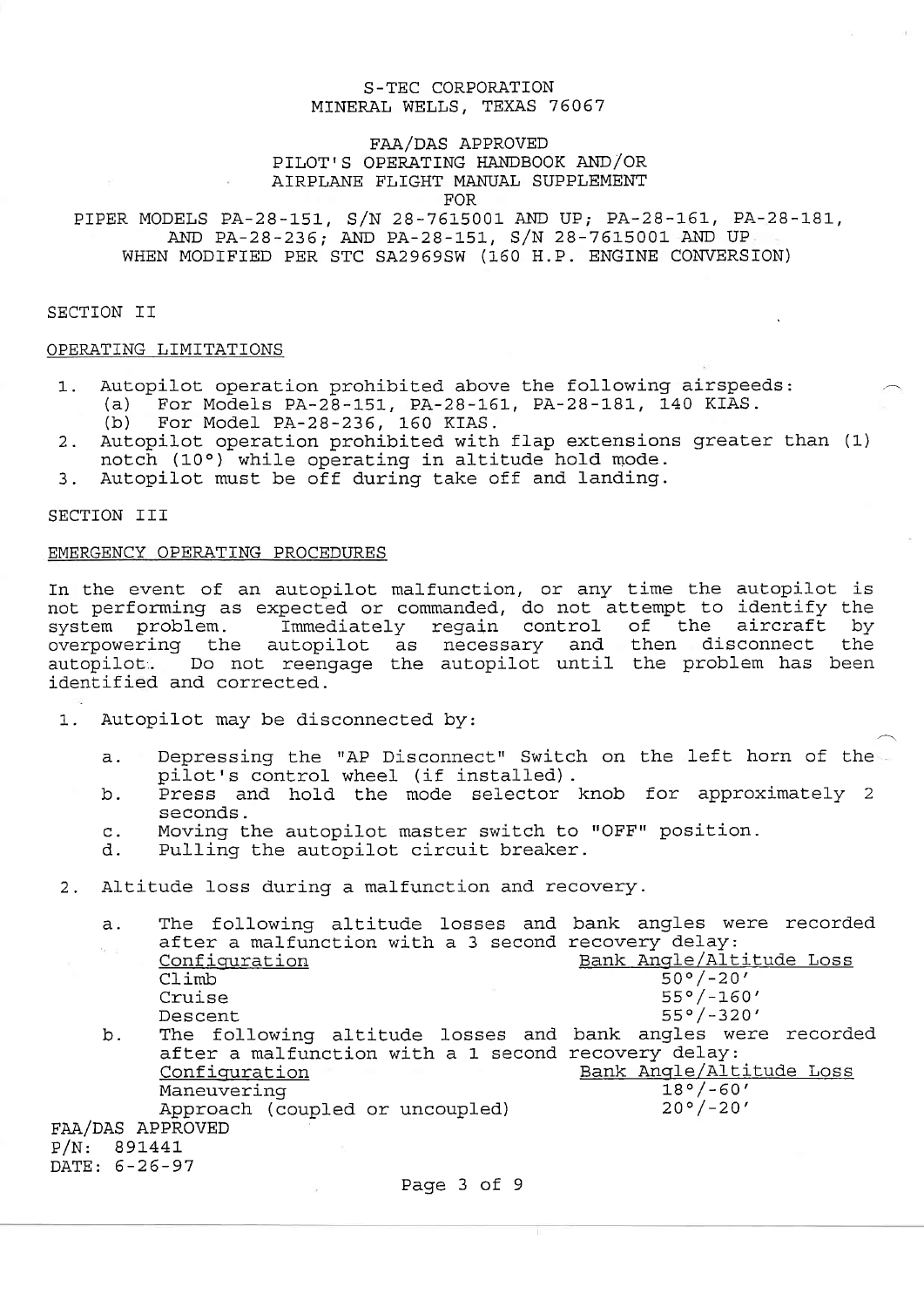## FAA/DAS APPROVED PILOT'S OPERATING IANDBOOK AND/OR AIRPLANE FLIGHT MANUAL SUPPLEMENT FOR

# PIPER MODELS PA-28-151, S/N 28-7615001 AND UP; PA-28-161, PA-28-181, AND PA-28-235; AND PA-28-151, S/N 28-76L5001 AND UP WHEN MODIFIED PER STC SA2969SW (150 H.P. ENGINE CONVERSION)

The above values are the worst case for all the models covered by this document.

#### SECTION IV

#### NORMAL OPERATING PROCEDURES

#### 4-L SYSTEM DESCRIPTION

The System 30 is a pure rate autopilot which uses an inclined rate gyro in the Turn Coordinator instrument as the primary roll and turn rate sensor and an accelerometer and an absolute pressure transducer as pitch rate sensors. The turn coordinator includes an autopilot pick-off, a gyro RPM detector and an instrument power monitor. Low electrical power gyro kPM detector and an instrument power monitor. How electrical power<br>will cause the instrument "flag" to appear while low RPM will cause the autopilot to disconnect. The autopilot includes an automatic pre-flight test feature that alIows a visual- check of all the annunciator lamps and checks critical elements of the accelerometer system. The test feature will not enable autopilot function unless the automatic test sequence is satisfactorily completed,

When the pre-flight test is satisfactorily completed and when the rate gyro RPM is correct, the green "RDY" light will illuminate indicating the autopilot is ready for the functional check and operation. The autopilot cannot be engaged unless the "RDY" light is illuminated. When the system is equipped with the optional 3" Air Driven Directional Gyro (D.G.) or a compass system, directional information is provided to the autopilot by a heading bug in the instrument.

Pitch axis control is provided for the altitude hold function by use of the accelerometer and the pressure transducer. When the altitude hold mode is engaged an elevator trim sensor in the pitch servo will detect mode is engaged an elevator trim sensor in the predi berve will decode establish a trimmed condition, trim indicator lights on the programmer establish a climmed condition, tiim indicator insuls on the programmer unit will filluminate to indicate the direction to sigm as resears to the pilot ignores a trim light for more than five seconds the light will begin to flash to get the pilot's attention.

The indicator and annunciator lamp brilliance is controlled through the aircraft instrument light rheostat, except for the "trim" indicators which always illuminate at full intensity.

 $\texttt{FAA/DAS}$  APPROVED P/N: B9L44L DATE: 5-26-97

Paqe 4 of 9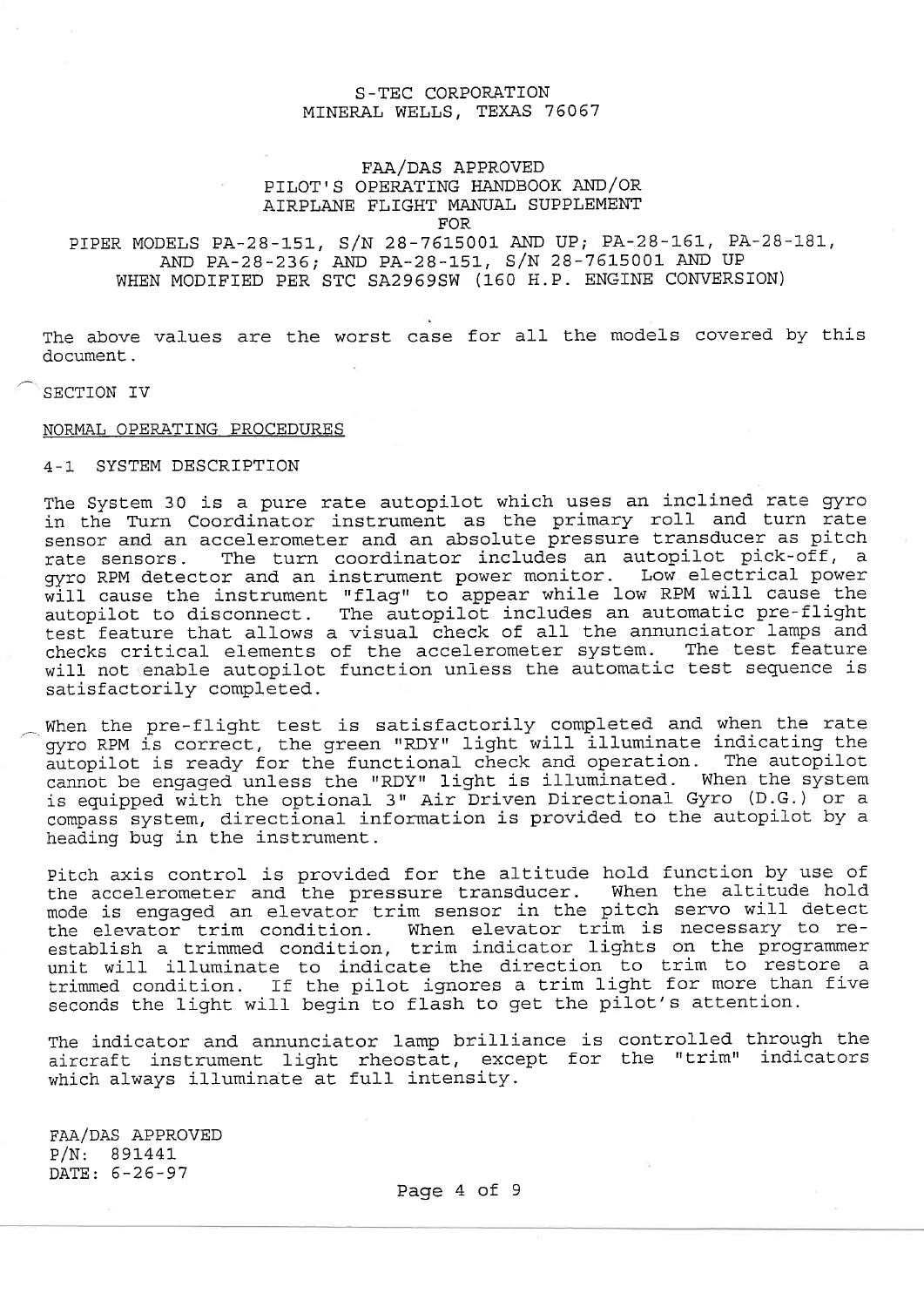# FAA/DAS APPROVED PILOT'S OPERATING HANDBOOK AND/OR AIRPLANE FLIGHT MANUAL SUPPLEMENT FOR

PIPER MODELS PA-28-151, S/N 28-7615001 AND UP; PA-28-161, PA-28-181, AND PA-28-236; AND PA-28-151, S/N 28-7615001 AND UP WHEN MODIFIED PER STC SA2969SW (160 H.P. ENGINE CONVERSION)





- 1. Turn Coordinator, Mode Programmer and Annunciator Unit Provides basic flight information, autopilot mode switching and annunciation.
- 2. Mode Annunciation Window Displays mode in use.
- 3. Green Ready (RDY) Light Illuminates when autopilot is ready for engagement. When autopilot is disconnected "RDY" will flash for five seconds accompanied by beeping audio tone.
- 4. Mode Select/Disconnect Switch Each momentary push of this knob will select an autopilot mode, left to right, beginning with ST<br>(Stabilizer) mode and ending with (Hi) TRK mode. Holding the knob in for more than 2 seconds will disconnect the autopilot. Turning the knob left or right in the stabilizer mode will provide the whole it is the seasilized mode will provide the commands to the autopilot proportional to knob left/right commands to the autopilot proportional<br>displacement up to a standard rate turn.
- 5. Altitude Hold Engage/Disengage Switch This control wheel mounted switch will engage or disengage the Altitude Hold Mode as desired. The blue (ALT) light on the annunciator panel will illuminate when ALT. mode is engaged.

6. Heading Mode - If the system is equipped with a D.G. this mode wil nodding node the end system is equipped with a statent mode<br>permit preselected left/right turns using the D.G. heading bug. FAA/DAS APPROVED  $P/N: 891441$ DATE: 6-26-97

Page 5 of 9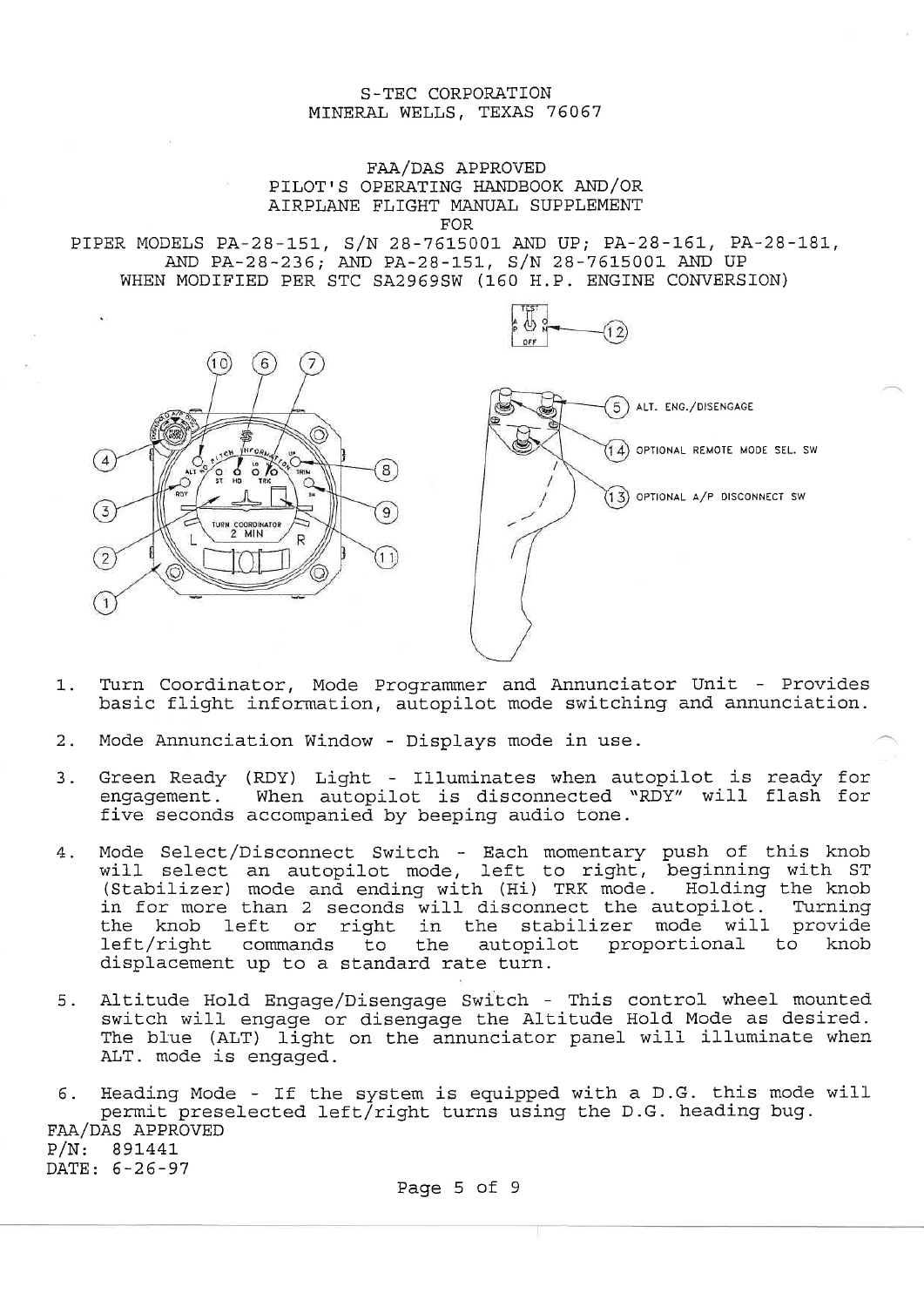## FAA/DAS APPROVED PILOT' S OPERATING HANDBOOK AND/OR AIRPLANE FLTGHT MANUAL SUPPLEMENT FOR

PIPER MODELS PA-28-151, S/N 28-7615001 AND UP; PA-28-161, PA-28-181, AND PA-28-236; AND PA-28-151, S/N 28-7615001 AND UP WHEN MODIFIED PER STC SA2969SW (160 H.P. ENGINE CONVERSION)

- 7. TRK (Track) using the (Lo) mode of the tracking feature will<br>provide low system gain for comfortable cross country tracking of VOR or GPS signals. Using the (Hi) mode of the tracking feature von or ofs bighaib. Soing the (ii) mode of the cruching redease of VOR, GPS or Localizer front course signals.
- 8. Trim UP Light Illuminates to indicate the need for nose UP trim.
- 9. Trim DOWN Light Illuminates to indicate the need for nose DOWN trim. When both lights are out, the aircraft is in trim longitudinally.
- 10. Blue (ALT) light illuminates when altitude mode is engaged.
- 11. FIag Window Red flag visible indicates lack of power (L2/24 VoIt) to primary turn coordinator unit.
- 12. Autopilot Master ON-OFF Switch Refer to pre-flight procedures for operating details.
- 13. Optional remote AP disconnect switch.
- 14. Optional Remote Mode Selector Switch Allows mode selection from the control wheel. Also disconnects autopilot when depressed for approximately two seconds.
- 4-2 PRE-FLIGHT PROCEDURES
- NOTE: During system functional checks the system must be provided adequate DC voltage (12 or 24 VDC minimum as appropriate).

#### MANDATORY PRE-FLIGHT TEST

- 1. AP Master Switch Move to A/P (on) position
	- A. Observe all lights and annunciators illuminate.
	- B. Observe the following light sequence of the trim indicators: (Sequence requires 9 seconds.)<br>1. Initially both trim UP & DN lights are illuminated.<br>2. UP light extinquishes and remains off.
		-
		- UP light extinguishes and remains off.
		- 3. DN light then extinguishes and remains off.
		- 4. All lights extinguish except for "RDY" light.

FAA/DAS APPROVED P/N: B9L44L DATE:  $6-26-97$ 

Page 6 of 9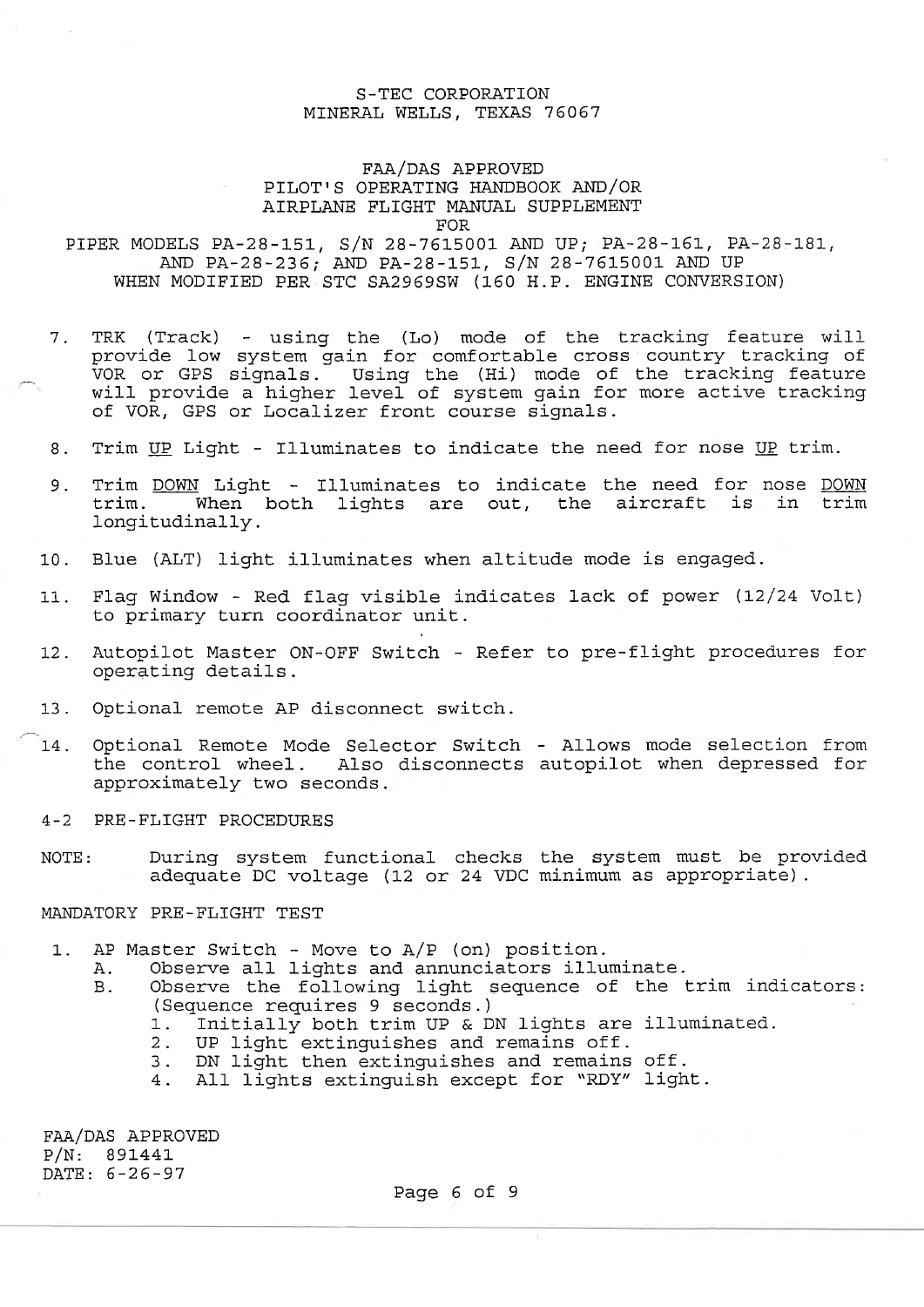## FAA/DAS APPROVED

PILOT'S OPERATING HANDBOOK AND/OR

AIRPLANE FLIGHT MANUAL SUPPLEMENT

FOR

PIPER MODELS PA-28-151, S/N 28-7615001 AND UP; PA-28-161, PA-28-181, AND PA-28-236; AND PA-28-151, S/N 28-7615001 AND UP WHEN MODIFIED PER STC SA2969SW (160 H.P. ENGINE CONVERSION)

2. The autopilot can be engaged and disengaged repeatedly using the remote A/P disconnect switch or the mode selector knob but once the A/P master is switched off the test must be reconducted to get a ready indication. If ready indicated and the system will<br>test a failure to pass the test is indicated and the system will<br>require service. NOTE: ALTITUDE MODE CANNOT BE ENGAGED UNLESS POWER IS ON FOR MORE THAN 15 SECONDS.

#### SYSTEM FUNCTIONAL TEST

- 3. Push Mode Switch STB Annunciator illuminates. Rotate turn knob left and right, observe control wheel moves in corresponding direction. Center turn knob.
- 4- Set D.G. and place bug under lubber line (it installed) push turn knob to engage HDG mode. Observe IIDG annunciator. Move IDG bug left. and right observe proper control wheel motion.
- 5. Overpower Test Grasp control wheel and overpower roll servo left creipower rese to drasp concrer wheer and overpower refr serve fere<br>and right, overpower action should be smooth with no noise or jerky and right, overpower accron should be smooth with ho horse or jerky<br>feel. If unusual sounds or excessive play is detected, have the servo installation inspected prior to flight.
- 6. Radio Check A. Turn on NAV Radio, with valid NAV signal, engage Lo TRK Mode and move VOR OBS so that VOR needle moves left and right - control wheel should follow the direction of needle movement.
	- Select Hi TRK Mode the control wheel should again follow radio needle movement and with more authority than produced by Lo TRK Mode. B.
- 7. Move control wheel to level flight position Engage ALT Mode. Move control wheel fore and aft to overpower pitch servo clutch.<br>Overpower action should be smooth with no noise or jerky feel. If Overpower action should be smooth with no noise or jerky feel. If unusual sounds or excessive play is detected, have the servo installation inspected prior to flight.

FAA/DAS APPROVED P/N: B9t44L DATE: 5-26-97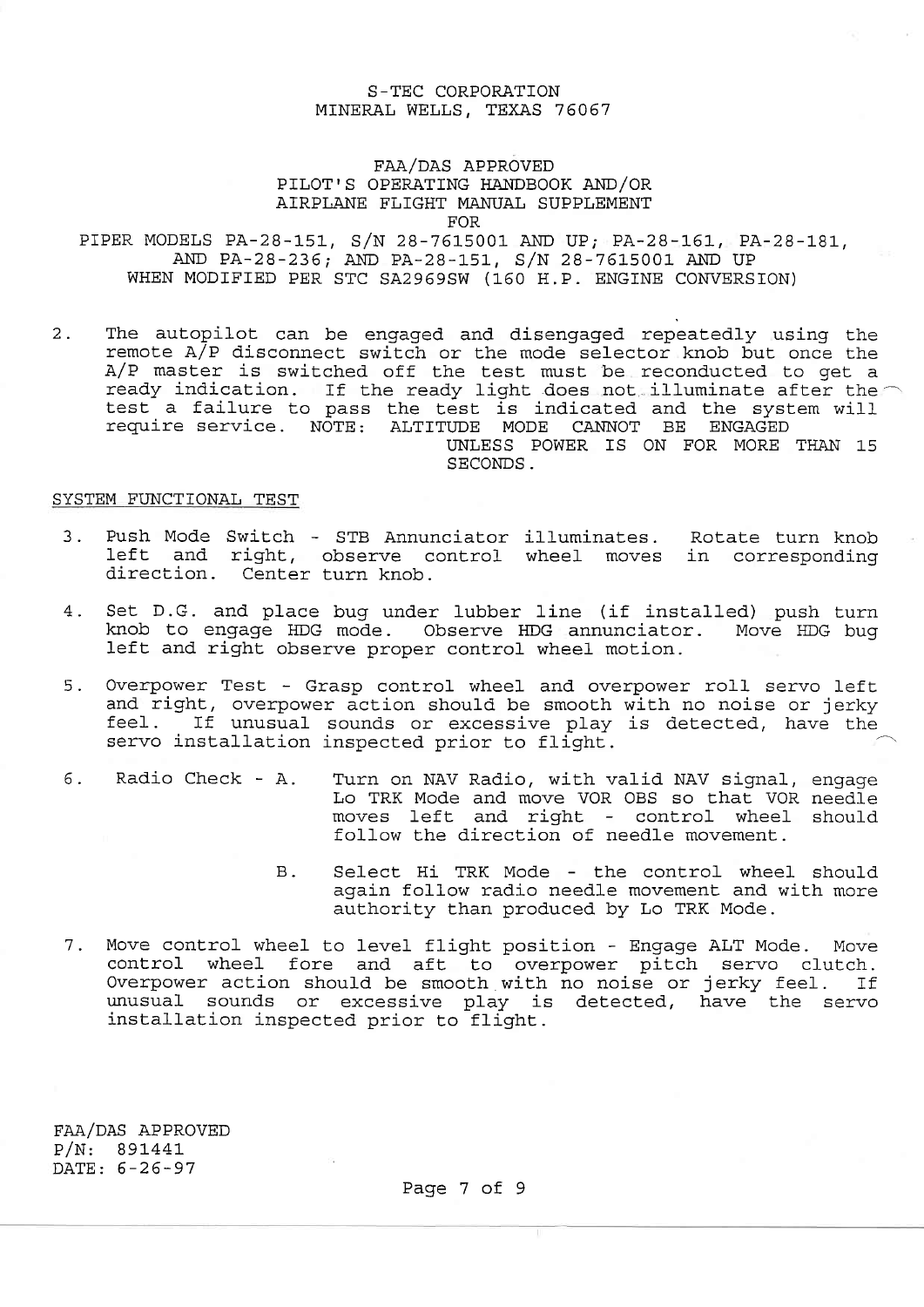# FAA/DAS APPROVED PILOT' S OPERATING HANDBOOK AND/OR AIRPLANE FLIGHT MANUAL SUPPLEMENT

**FOR** 

PIPER MODELS PA-28-151, S/N 28-7615001 AND UP; PA-28-161, PA-28-181, AND PA-28-236; AND PA-28-151, S/N 28-7615001 AND PA-28-151 WHEN MODTFIED PER STC SA2969SW (160 H.P. ENGINE CONVERSION)

- 8. Trim Check Manually apply back pressure to control wheel for 2-3<br>seconds observe the DN trim light illuminates. Apply forward pressure to the control wheel for 2-3 seconds, observe the UP trim<br>pressure to the control wheel for 2-3 seconds, observe the UP trim<br>light illuminates. Move the control wheel to center - observe both light illuminates. Move the control wheel to center - observe both UP/DN lights extinguish.
- 9. Hold control wheel and push mode knob for 2 seconds note that roll and pitch servos release. Move control wheel to confirm roll and pitch motions are free, with no control restriction or binding. If the optional disconnect switch is installed it may be used to effect<br>the disconnect for this check.
- 4-3 IN-FLIGHT PROCEDURES
	- NOTE: The required pre-flight test can be conducted in flight if necessary. It should be noted, however, that when the<br>UP/DN lights are flashing the pitch servo will<br>momentarily engage and disengage. This alternate engage-<br>disengage sequence is part of the test function. Because<br>of the
- 1. Check RDy Iight. on.
	- 2. Trim aircraft for existing flight condition. Maintain Yaw Trim during all Autopilot operations.
	- 3. Center turn-knob Press turn knob to select stabilizer mode.
	- 4. Set turn knob to level or turning flight, as desired.
	- 5. Set HDG bug Lo desired heading (if installed) and press knob to engage heading mode, select headings as desired.
	- 6. At desired altitude, press ALT Mode Switch on control wheel. Trim aircraft as necessary to establish cruise condition disengage ALT Mode to climb or descend.

FAA/DAS APPROVED P/N: B9L44L DATE: 5-26-97

Page 8 of 9